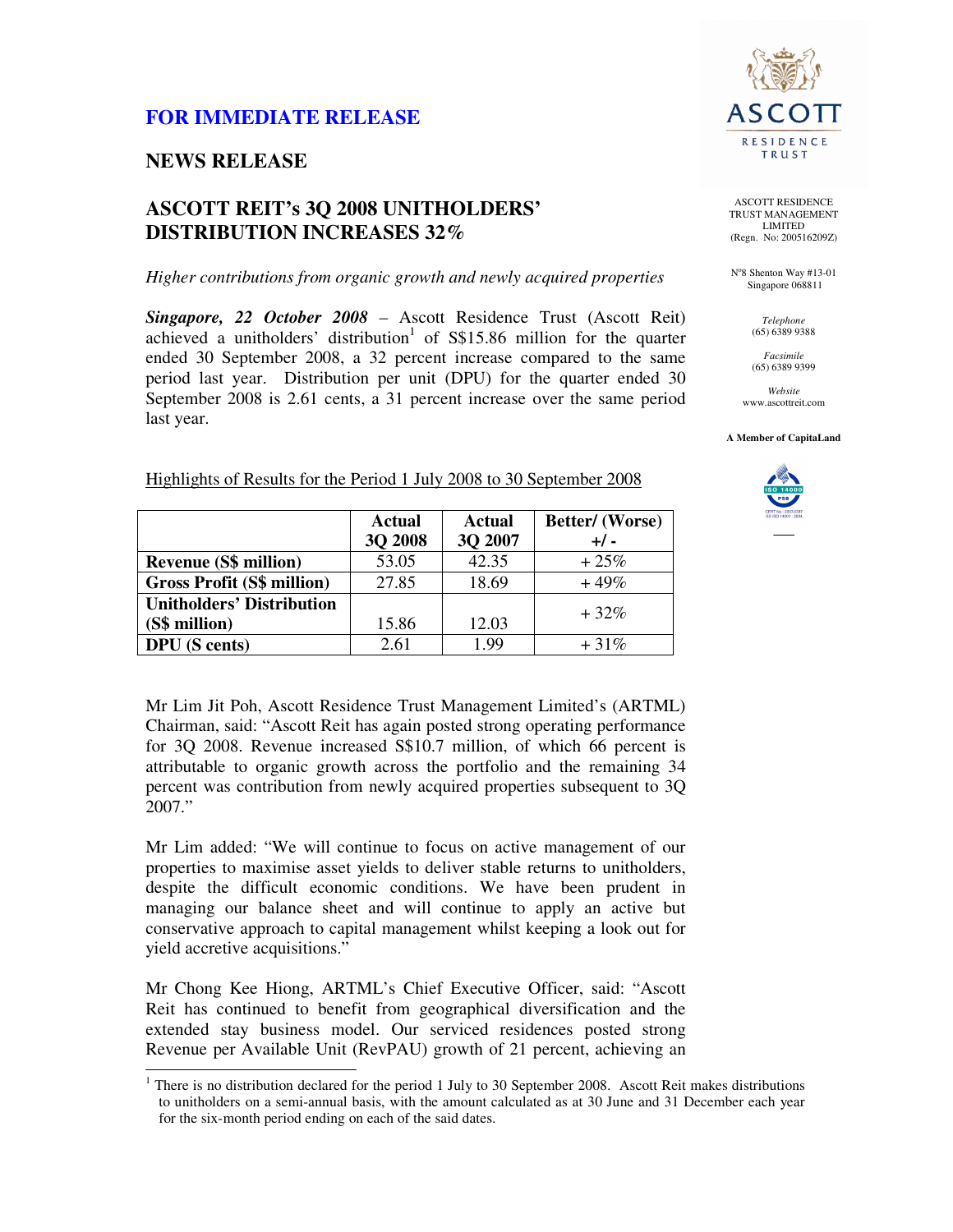average RevPAU of S\$163 in 3Q 2008. Our properties in Beijing enjoyed strong growth in average daily rates during the Olympics period, contributing to a 55 percent spike in China's RevPAU in 3Q 2008. Our Australia and Singapore properties also enjoyed double digit increases in RevPAU of 63 percent and 31 percent respectively."

### **Capital Management**

As at 30 September 2008, Ascott Reit Group's gearing was 34.9 percent, well within the 60 percent gearing limit allowable under MAS property fund guidelines, with an average cost of debt of 3.3 percent and a healthy interest cover of 5.1 times. More than 70 percent of our debt is on fixed rate as we have consistently taken a conservative approach to capital management.

Ascott Reit has approximately S\$84.6 million or approximately 15 percent of its total debt due for refinancing in the fourth quarter of 2008. Ascott Reit has sufficient cash and bank facilities to meet these refinancing needs.

More than 80 percent of Ascott Reit's total debt are only due for refinancing in 2011 and beyond.

### **About Ascott Residence Trust**

Ascott Residence Trust (Ascott Reit) is the first Pan-Asian serviced residence real estate investment trust established with the objective of investing primarily in real estate and real estate-related assets which are income-producing and which are used, or predominantly used, as serviced residences or rental housing properties in the Pan-Asian region.

Comprising an initial asset portfolio of 12 strategically located properties in seven Pan-Asian cities, Ascott Reit was listed with an asset size of about S\$856 million in March 2006. Ascott Reit's portfolio has since expanded to S\$1.53 billion, comprising 37 properties with 3,552 units in 11 cities across seven countries as at 30 September 2008.

Ascott Reit is managed by Ascott Residence Trust Management Limited, an indirect whollyowned subsidiary of CapitaLand, one of Asia's largest real estate companies.

Properties in Ascott Reit's portfolio which have recently won awards include Somerset Gordon Heights in Melbourne, Australia which was named the winner in the New Tourism Development Accommodation category at the Hotel, Motel & Accommodation Association (HMAA) of Victoria Awards for Excellence. In Vietnam, Somerset Grand Hanoi, Somerset Ho Chi Minh City and Somerset Chancellor Court, Ho Chi Minh City received the Guide Award for excellent performance in hospitality for 2007-2008. In March 2008, Ascott Beijing won the 2007 China Hotel Starlight Awards in 'The Best International Apartment Type Hotel of China'.

For more information about Ascott Reit, please visit http://www.ascottreit.com.

#### Important Notice

The value of units in Ascott Reit and the income derived from them may fall as well as rise. Units in Ascott Reit are not obligations of, deposits in, or guaranteed by the Manager or any of its affiliates. An investment in the units in Ascott Reit is subject to investment risks,